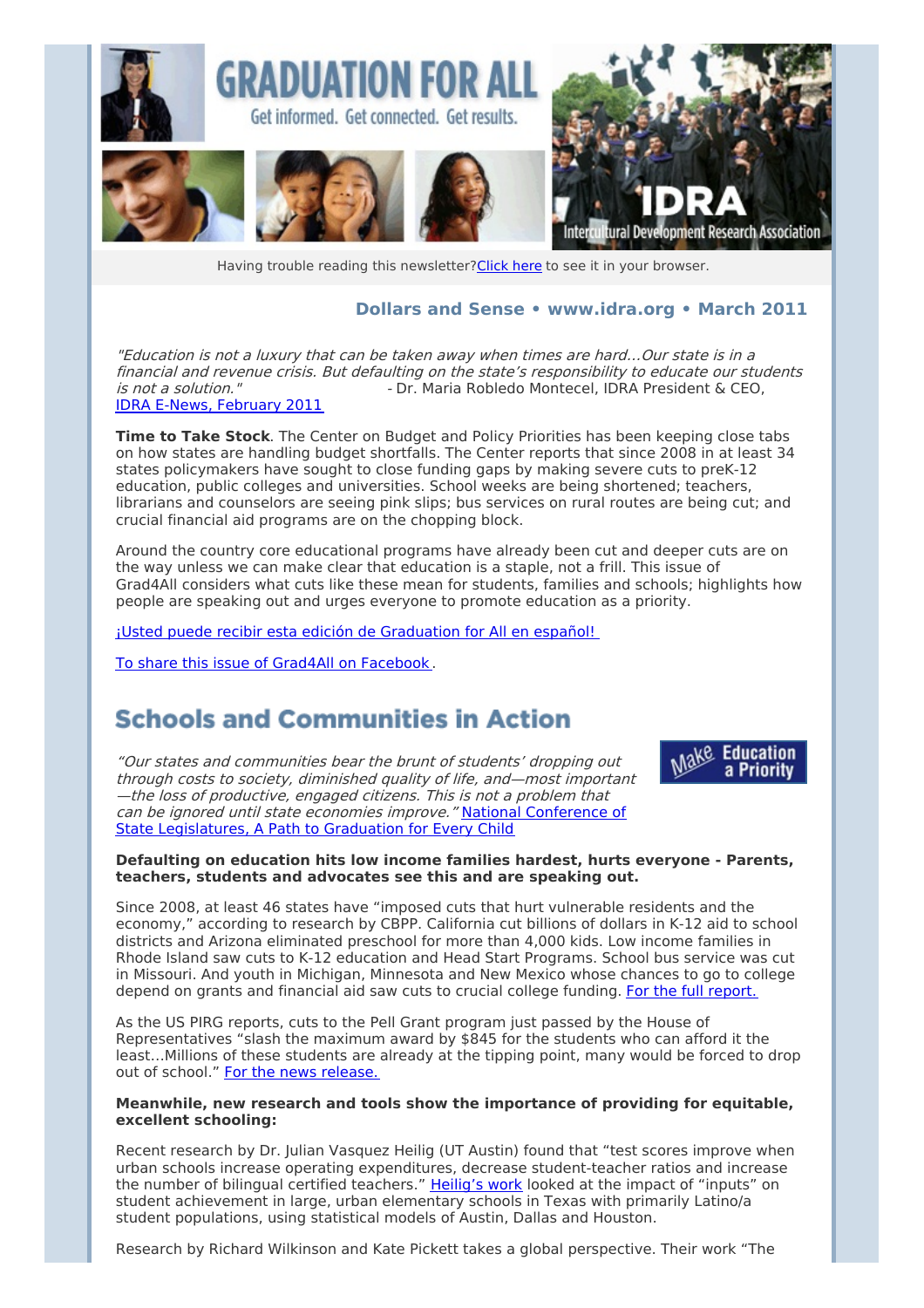Spirit Level: Why Greater Equality Makes Societies Stronger," examines how severe wealth [disparities](http://newsletter.impulsedevelopment.com/t/r/l/jlyudkt/l/o/) impact societies around the world and what it means to narrow the gaps. For an interview by Tom Ashbrook on the authors' new research.

The United Way's Common Good [Forecaster](http://newsletter.impulsedevelopment.com/t/r/l/jlyudkt/l/b/) helps to show how investing in education benefits our communities as a whole.

To examine the impact of school funding on educational opportunity, the U.S. Department of Education announced last month that it would be setting up the Equity and Excellence [Commission,](http://newsletter.impulsedevelopment.com/t/r/l/jlyudkt/l/n/) to be co-chaired by Christopher Edley and Reed Hastings. To learn more about the Equity and Excellence Commission.

# **Toolbox**

"My fundamental question during the school finance effort was, 'If money does not make <sup>a</sup> difference, why are the rich school districts fighting so hard to retain it?"- Dr. José A. Cárdenas, Ed.D., Courage to Connect – A Quality Schools Action [Framework.](http://newsletter.impulsedevelopment.com/t/r/l/jlyudkt/l/p/)



**Got Equity?** In hard economic times, we should all share the burden of

cutbacks, right? It seems like a no-brainer. But what if some have borne the brunt of hard times all along? That is certainly the case when it comes to the way we fund public schools. Despite grand statements about the importance of education, when it comes down to it, we still fund schools like some kids matter more than others. In some parts of the country, high schools separated by just a few miles are divided by tens of thousands of dollars in per pupil spending.

If you happen to be a parent in Wyoming, your state provides more than two-and-a-half times the amount of per pupil funding then if live in Tennessee, according to research by Rutgers University and the Education Law Center. And that same study found that twenty states have regressive funding systems, that is, they provide high-poverty districts less state and local revenue than low-poverty districts.

#### **Resources for Assessing the State of Equity in Your State:** Funding [Fairness](http://newsletter.impulsedevelopment.com/t/r/l/jlyudkt/l/x/) Report [Federal](http://newsletter.impulsedevelopment.com/t/r/l/jlyudkt/l/m/) Budget Project

Also see: Fair Funding for the [Common](http://newsletter.impulsedevelopment.com/t/r/l/jlyudkt/l/c/) Good on IDRA's website

### **Mark Your Calendars:**

March 28, 2011 Latino Education Advocacy Days Summit, convened by the College of Education at California State University San Bernardino. To learn more or host a [viewing](http://newsletter.impulsedevelopment.com/t/r/l/jlyudkt/l/q/) party.

April 13 - 14, 2011 Annual IDRA La Semana del Niño Parent Institute and [Pre-Conference](http://newsletter.impulsedevelopment.com/t/r/l/jlyudkt/l/a/) for Administrators and Parent Educators.

July 28, 2011 - July 31, 2011 Save Our [Schools](http://newsletter.impulsedevelopment.com/t/r/l/jlyudkt/l/f/) Days of Action, with events in D.C. and around the country, including workshops, a film festival, speakers and educational events.

# **Youth Voices**

Youth and Youth Advocates Ask the Tough Questions - from [SparkAction's](http://newsletter.impulsedevelopment.com/t/r/l/jlyudkt/l/z/) Ask Arne Duncan initiative...

"Dear Mr. Duncan: I attend an urban public high school in <sup>a</sup> district with <sup>a</sup> high poverty rate. Since school funding is based on property taxes, our per-pupil funding is much lower than that of the surrounding, more affluent suburban districts. But students in my district have higher needs than many of those suburban students, and their families are less well able to meet those needs privately. This seems to be <sup>a</sup> root cause of inequity in public education. How would you propose correcting that inequity?'



"Secretary Duncan, Why are education or educational programs always the first to get cut whenever there is <sup>a</sup> budget crisis? Also teachers are being [laid off], and the number of people in classrooms are getting larger. What are you going to do to resolve these problems?"

"How can we possibly close the achievement gap if children of poverty have no access to books, the internet and strong school library with <sup>a</sup> credentialed school librarian and library aide?"